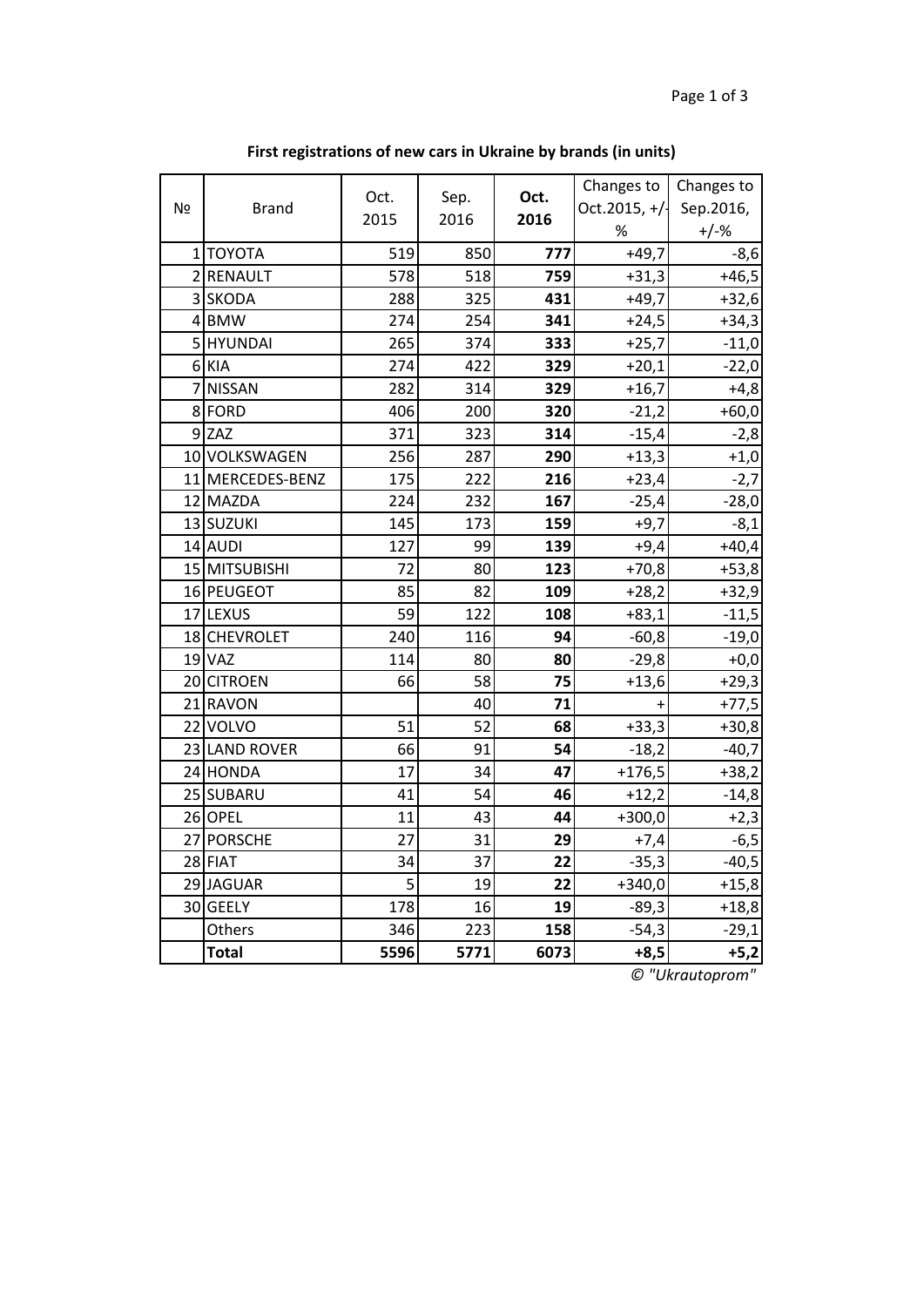| N <u>∘</u>     | <b>Brand</b>      | Oct.<br>2015 | Sep.<br>2016   | Oct.<br>2016 | Changes to<br>Oct. 2015, $+/$<br>% | Changes to<br>Sep.2016,<br>$+/-%$ |
|----------------|-------------------|--------------|----------------|--------------|------------------------------------|-----------------------------------|
| 1 <sup>1</sup> | <b>RENAULT</b>    | 82           | 180            | 141          | $+72,0$                            | $-21,7$                           |
|                | $2$ FIAT          | 71           | 116            | 104          | $+46,5$                            | $-10,3$                           |
| $\overline{3}$ | MERCEDES-BENZ     | 41           | 74             | 70           | $+70,7$                            | $-5,4$                            |
|                | 4 GAZ             | 62           | 69             | 65           | $+4,8$                             | $-5,8$                            |
| 5 <sup>1</sup> | <b>VOLKSWAGEN</b> | 68           | 70             | 61           | $-10,3$                            | $-12,9$                           |
|                | 6 FORD            | 49           | 60             | 61           | $+24,5$                            | $+1,7$                            |
|                | 7 MAN             | 8            | 19             | 34           | $+325,0$                           | $+78,9$                           |
|                | 8 VOLVO           | 7            | 28             | 28           | $+300,0$                           | $+0,0$                            |
| $\overline{9}$ | <b>CITROEN</b>    | 18           | 23             | 24           | $+33,3$                            | $+4,3$                            |
|                | $10$ MAZ          | 21           | 18             | 21           | $+0,0$                             | $+16,7$                           |
|                | 11 SCANIA         | 10           | 16             | 20           | $+100,0$                           | $+25,0$                           |
|                | 12 PEUGEOT        | 16           | 45             | 19           | $+18,8$                            | $-57,8$                           |
|                | $13$ DAF          | 5            | 7              | 12           | $+140,0$                           | $+71,4$                           |
|                | 14 OPEL           |              | 1              | 11           | +                                  | $+1000,0$                         |
|                | 15 KAMAZ          |              | 12             | 7            | $\ddot{}$                          | $-41,7$                           |
|                | 16 IVECO          | 6            | 11             | 7            | $+16,7$                            | $-36,4$                           |
|                | $17$ UAZ          | 7            | 24             | 6            | $-14,3$                            | $-75,0$                           |
|                | $18$ VAZ          | 6            | 3              | 5            | $-16,7$                            | $+66,7$                           |
|                | 19 FOTON          |              | $\overline{2}$ | 5            | $\ddot{}$                          | $+150,0$                          |
|                | 20 HYUNDAI        | 6            | 8              | 3            | $-50,0$                            | $-62,5$                           |
|                | Others            | 16           | 9              | 15           | $-6,3$                             | $+66,7$                           |
|                | <b>Total</b>      | 499          | 795            | 719          | $+44,1$                            | $-9,6$                            |

**First registrations of new CV in Ukraine by brands (in units)**

*© "Ukrautoprom"*